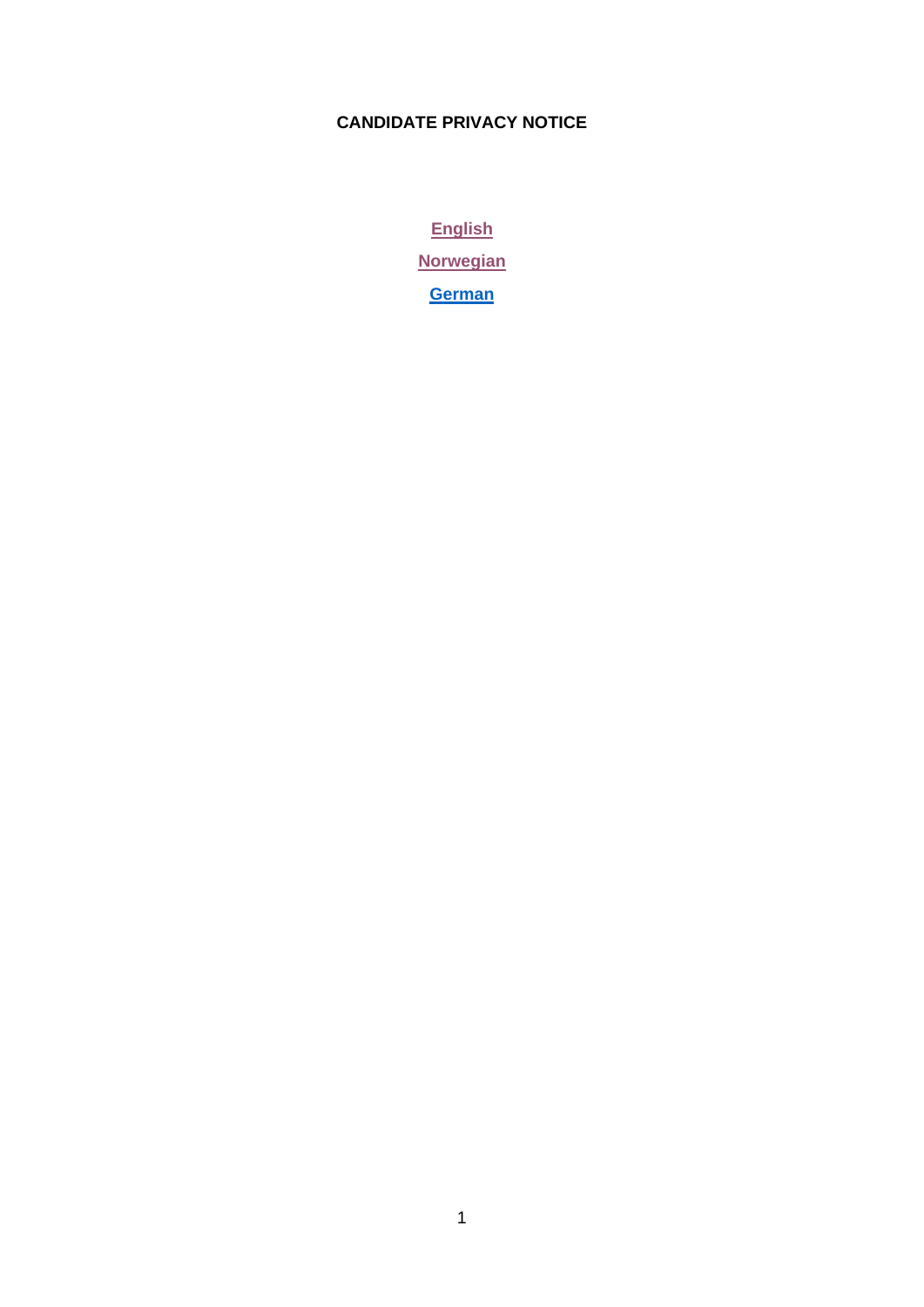# <span id="page-1-0"></span>CANDIDATE PRIVACY NOTICE

#### **What is the purpose of this document?**

We have provided this document as it is important that you understand why and how we (Acteon Group Ltd) plan to use and hold the data you provide to us as a candidate. We also explain how long we will retain your information, and what happens at the end of the period, along with how you can request that it be deleted. The document details all the specifics that we must provide to you as a "Data Controller", under the GDPR regulations.

#### **Data protection principles**

We will comply with data protection law and principles, which means that your data will be:

- Used lawfully, fairly and in a transparent way.
- Collected only for valid purposes that we have clearly explained to you and not used in any way that is incompatible with those purposes.
- Relevant to the purposes we have told you about and limited only to those purposes.
- Accurate and kept up to date.
- Kept only as long as necessary for the purposes we have told you about.
- Kept securely.

### **The kind of information we hold about you**

In connection with your application for work with us, we may collect, store, and use the following categories of personal information about you

- The information you have provided to us in your curriculum vitae and covering letter.
- The information you have provided on your CV, including but not limited to name, title, address, telephone number, personal email address, date of birth, gender, employment history, qualifications.
- Biometric data such as photographs, including those on passports and driving licences
- Any information you provide to us during the interview process.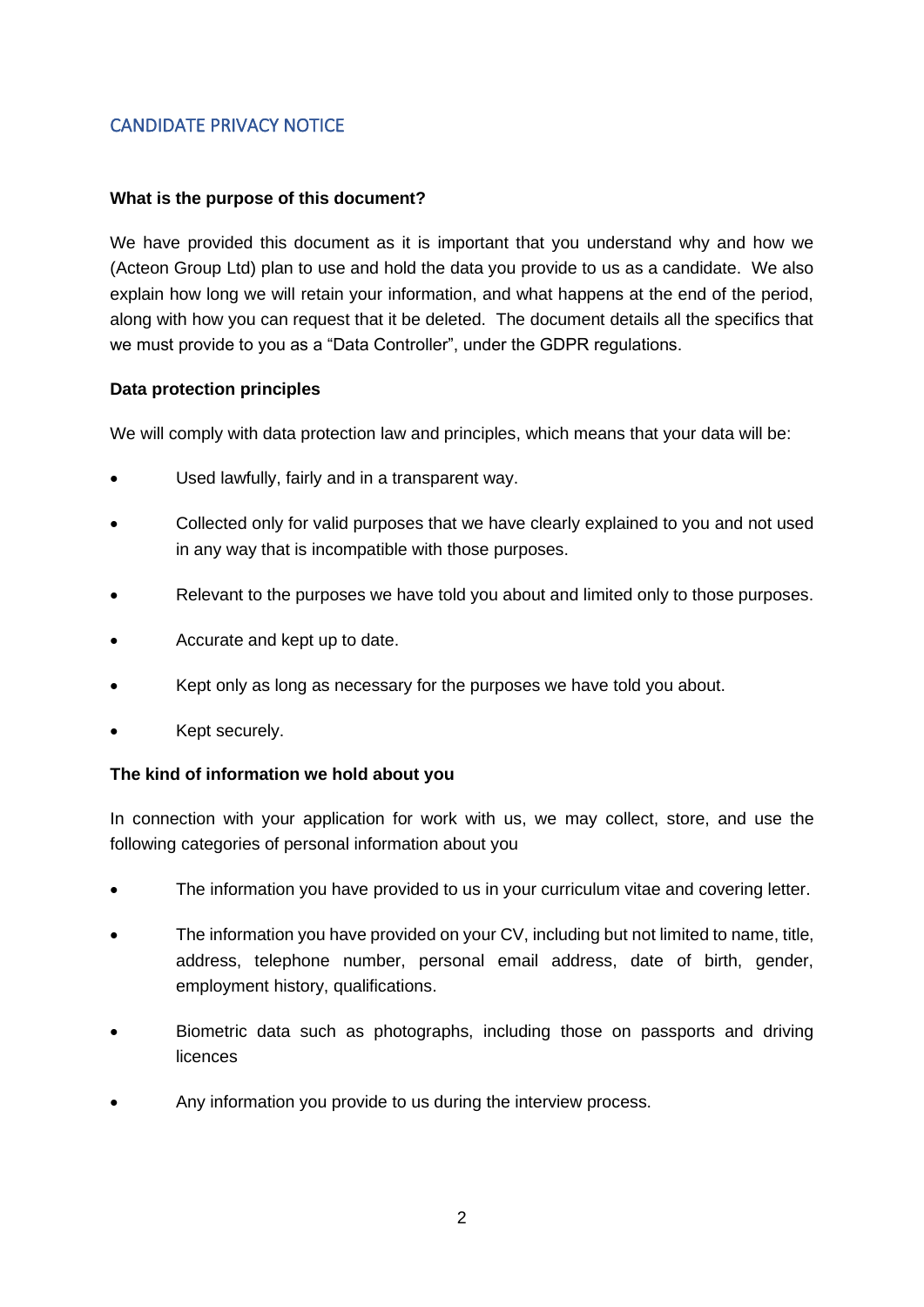- Details of your education, qualifications, skills, experience and employment history, including start and end dates, with previous employers as well as any references taken up during the recruitment process;
- Assessment results if applicable;
- Your preferences for location, type and hours of work with us;
- Information about your current level of pay, including entitlement to any benefits connected to your employment;
- your nationality and entitlement to work in the UK;

We may also collect, store and use the following types of more sensitive personal information:

- Information about your race or ethnicity, religious beliefs, sexual orientation and political opinions.
- Information about your health, including any medical condition, health and sickness records.
- Information about criminal convictions and offences.

#### **How is your personal information collected?**

We may collect this information in a variety of ways, for example, data might be collected through application forms, CVs or resumes, obtained from your passport or other identity documents, or collected from you through interviews or other forms of assessment.

We may also collect personal data about you from third parties, such as your recruitment agency, former employers, a relevant professional body, external organisations who carry out right to work checks, the Disclosure and Barring Service (where applicable and/or required for specific roles), the Home Office and, where applicable, external bodies which arrange assessments of applicants.

Data will be stored in a range of different places, including on your application record, in our HR management systems and in other IT systems.

### **How we will use information about you**

We will use the personal information we collect about you to:

- Assess your skills, qualifications, and suitability for the work or role.
- Carry out background, medical and reference checks, where applicable.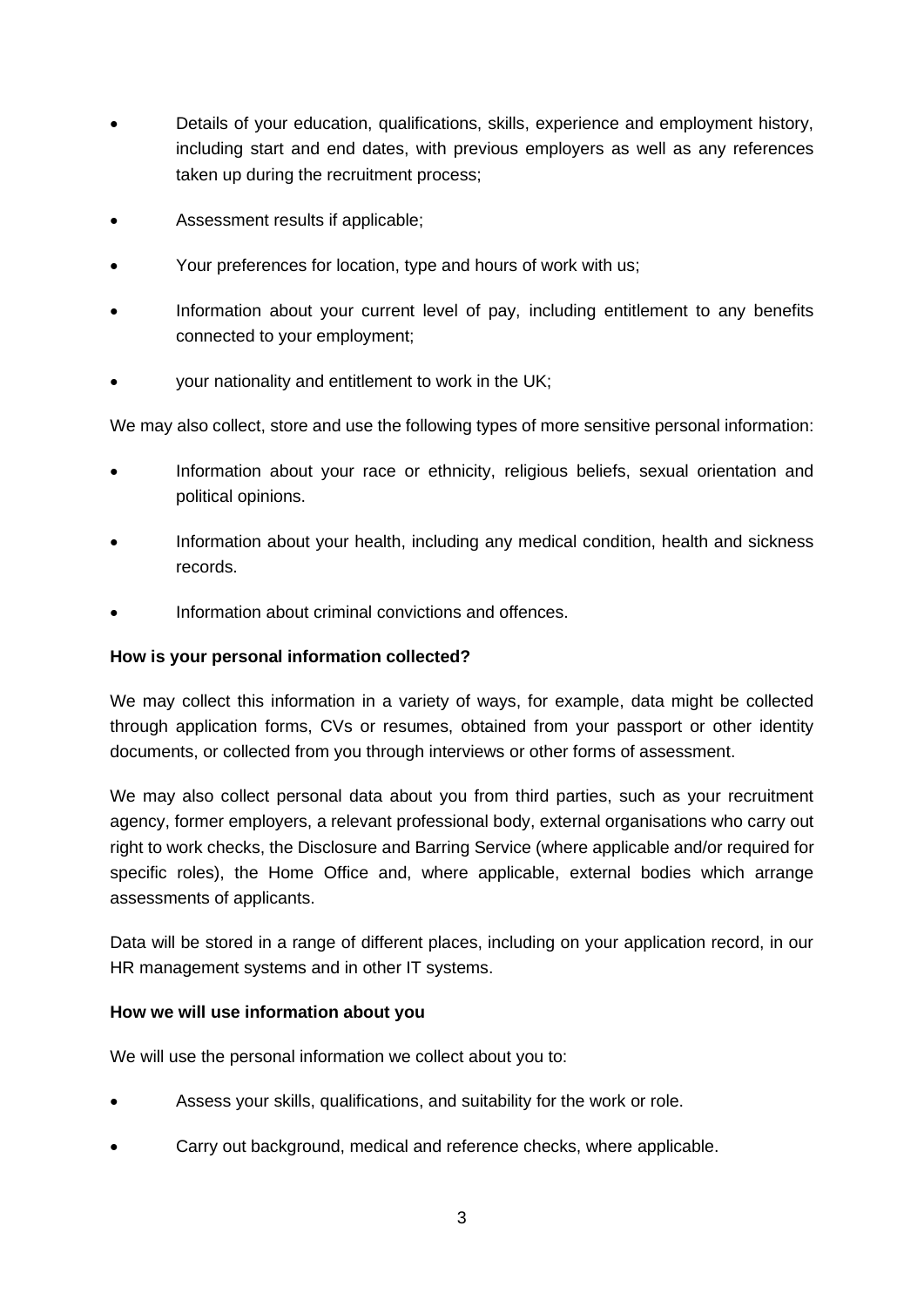- Communicate with you about the recruitment process.
- Keep records related to our hiring processes.
- Comply with legal or regulatory requirements.
- Inform you about other vacancies in Acteon Group Companies that may be of interest to you.

We also need to process your personal information to decide whether to enter into a contract of employment, or contract for services, with you.

## **If you fail to provide personal information**

You are under no legal or contractual obligation to provide data to the organisation during the recruitment process, however if you fail to provide information when requested, which is necessary for us to consider your application (such as evidence of qualifications or work history), we may not be able to process your application successfully or at all. For example, if we require a credit check or references for this role and you fail to provide us with relevant details, we will not be able to take your application further.

### **How we use particularly sensitive personal information**

We will use your particularly sensitive personal information in the following ways:

- We will use information about your disability status to consider whether we need to provide appropriate adjustments during the recruitment process, for example whether adjustments need to be made during a test or interview.
- We may use information about your race or national or ethnic origin, religious, philosophical or moral beliefs, or sexual orientation, to provide meaningful monitoring and reporting so that we can ensure that we truly offer equal opportunity to all.

### **Information about criminal convictions**

We may hold information about criminal convictions. This will usually be where such processing is necessary to carry out our obligations, for example ensuring we comply, if applicable, with safeguarding records and requirements.

We will only collect information if it is appropriate given the nature of the role and where we are legally able to do so. Where appropriate, we will collect it as part of the recruitment process. We will, if appropriate, use information about criminal convictions and offences to review and consider your application in light of any such information disclosed to us.

We use your personal data in this way in order to carry out our obligations in respect of safeguarding and to promote the legitimate interests of our business. We have in place an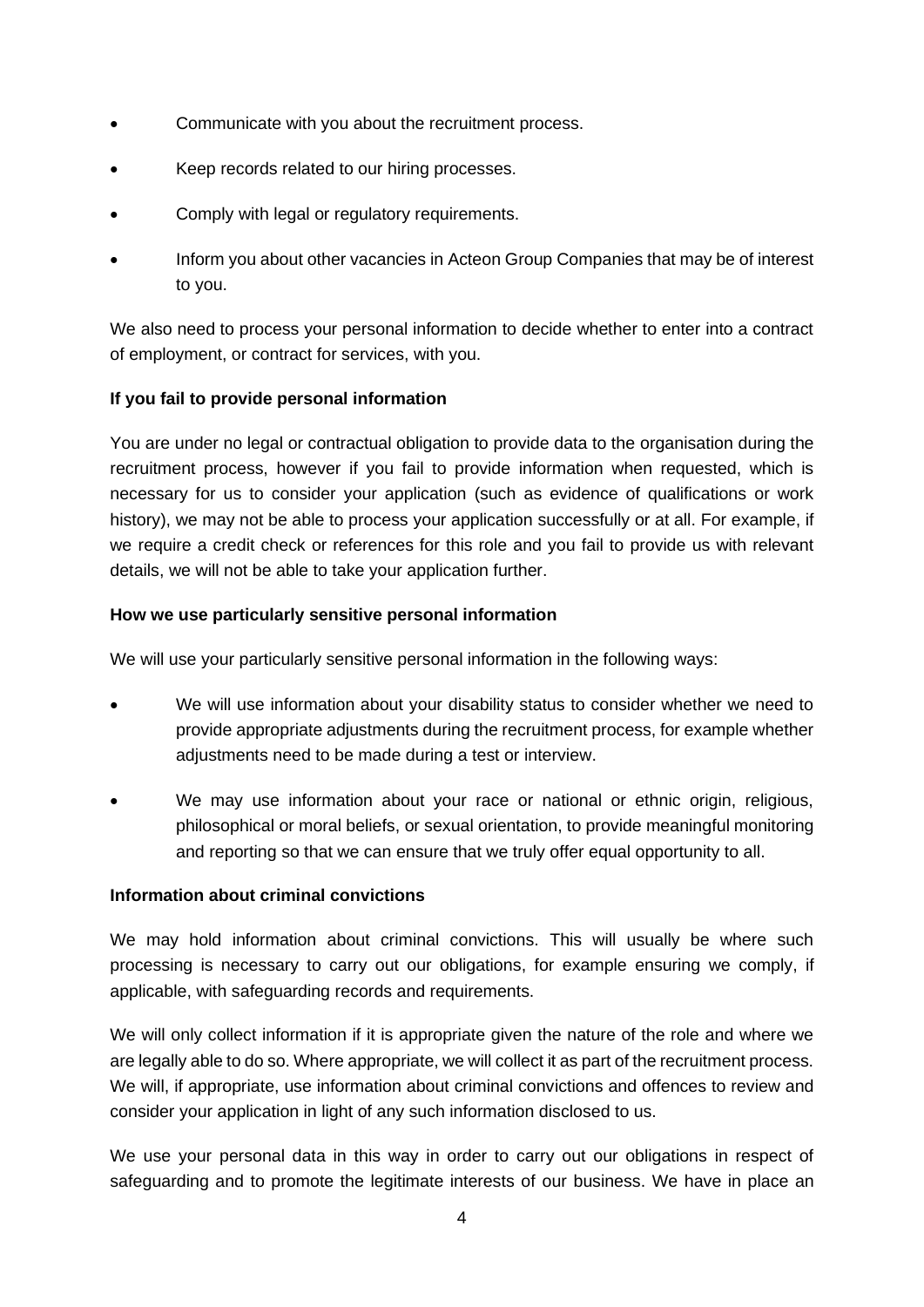appropriate policy document and safeguards which we are required by law to maintain when processing such data.

### **Data sharing**

#### **Why might you share my personal information with third parties?**

Your information will be shared internally for the specific position you have applied for, or so that we can consider you for suitable opportunities within the wider Acteon Group. This includes members of the HR and recruitment team, interviewers involved in the recruitment process, relevant managers in the business and IT staff if access to the data is necessary for the performance of their roles. We will also share information about your application with your recruitment agency, if applicable.

We share your data with third parties which provide IT hosting services to us under contract in connection with the operation of the application system. All our third-party service providers and other entities in the group are required to take appropriate security measures to protect your personal information in line with our policies. We do not allow our third-party service providers to use your personal data for their own purposes. We only permit them to process your personal data for specified purposes and in accordance with our instructions.

#### **Data security**

We have put in place appropriate security measures to prevent your personal information from being accidentally lost, used or accessed in an unauthorised way, altered or disclosed. In addition, we limit access to your personal information to those employees, agents, contractors and other third parties who have a business need-to-know. They will only process your personal information on our instructions and they are subject to a duty of confidentiality.

We have put in place procedures to deal with any suspected data security breach and will notify you and any applicable regulator of a suspected breach where we are legally required to do so.

### **Transfer of data outside of the EEA**

Acteon Group operates an Intra-Group Data Sharing Agreement that provides appropriate security measures for transfers of employee data, held in the EEA, to group entities outside of the EEA area, including the United Kingdom.

### **Data retention**

### **How long will you use my information for?**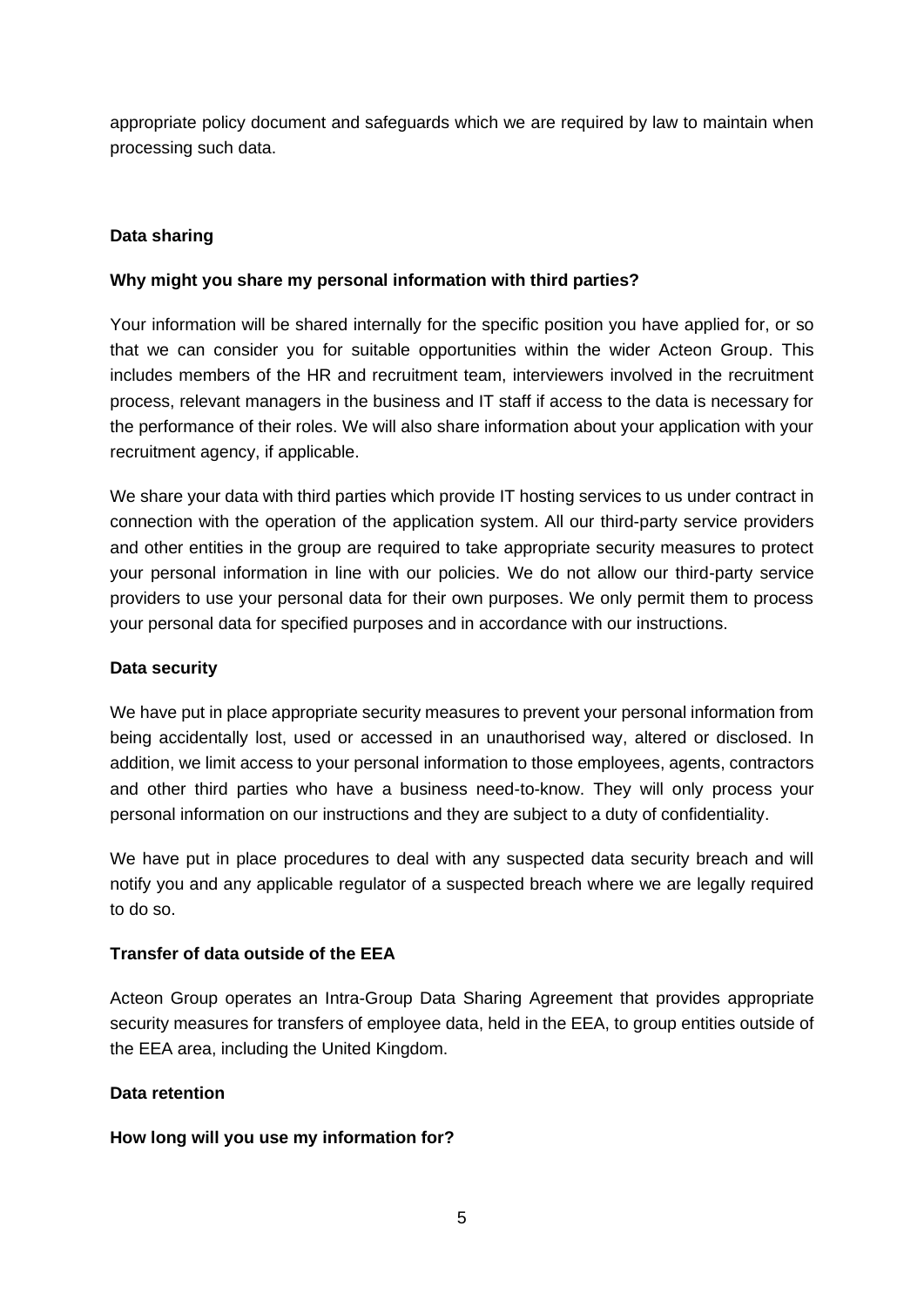We will retain your personal information for a period of six months from when we receive your application. We retain your personal information for that period so that we can show, in the event of a legal claim, that we have not discriminated against candidates on prohibited grounds and that we have conducted the recruitment exercise in a fair and transparent way. After this period, unless you specifically agree otherwise, we will securely destroy your personal information.

If we wish to retain your personal information on file, on the basis that a further opportunity may arise in future and we may wish to consider you for that, we will write to you separately, seeking your explicit consent to retain your personal information for a fixed period on that basis.

#### **Rights of access, correction, erasure, and restriction**

#### **Your rights in connection with personal information**

Under certain circumstances, by law you have the right to:

- **Request access** to your personal information (commonly known as a "data subject access request"). This enables you to receive a copy of the personal information we hold about you and to check that we are lawfully processing it.
- **Request correction** of the personal information that we hold about you. This enables you to have any incomplete or inaccurate information we hold about you corrected.
- **Request erasure** of your personal information. This enables you to ask us to delete or remove personal information where there is no good reason for us continuing to process it. You also have the right to ask us to delete or remove your personal information where you have exercised your right to object to processing (see below).
- **Object to processing** of your personal information where we are relying on a legitimate interest (or those of a third party) and there is something about your particular situation which makes you want to object to processing on this ground. You also have the right to object where we are processing your personal information for direct marketing purposes.
- **Request the restriction of processing** of your personal information. This enables you to ask us to suspend the processing of personal information about you, for example if you want us to establish its accuracy or the reason for processing it.
- **Request the transfer** of your personal information to another party.

If you want to review, verify, correct or request erasure of your personal information, object to the processing of your personal data, or request that we transfer a copy of your personal information to another party, please contact in writing.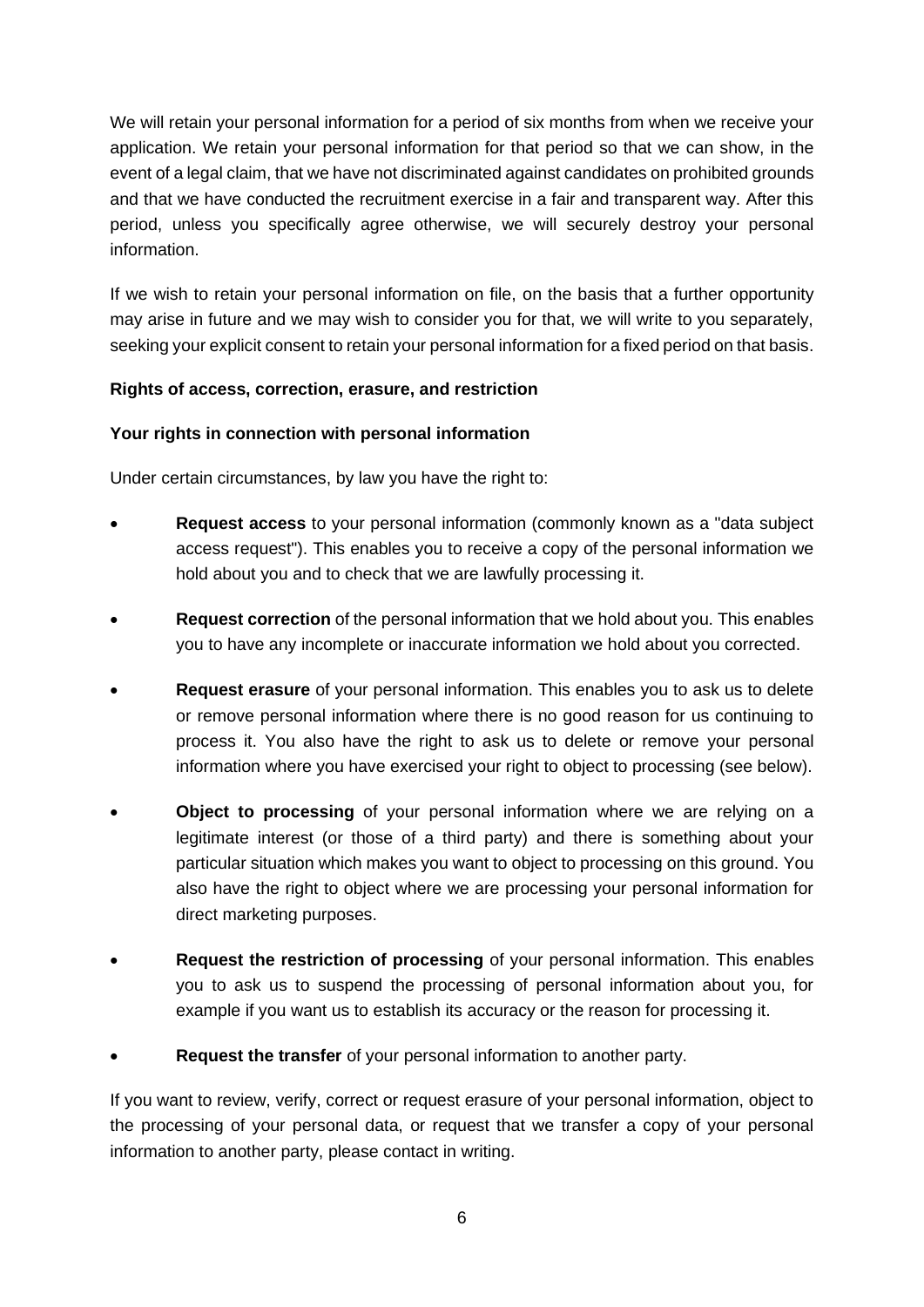#### *Right to withdraw consent*

When you applied for this role, you provided consent to us processing your personal information for the purposes of the recruitment exercise. You have the right to withdraw your consent for processing for that purpose at any time. To withdraw your consent, please contact Naomi Robinson, HR Systems Manager – Naomi.Robinson@Acteon.com. Once we have received notification that you have withdrawn your consent, we will no longer process your application and dispose of your personal data securely.

#### **Data protection officer**

If you have any questions about this privacy notice or how we handle your personal information, please contact the Group Legal Counsel, Mr Rolf Althen, Acteon Group Limited, Ferryside, Ferry Road, Norwich, England NR1 1SW You have the right to make a complaint at any time to the Information Commissioner's Office (ICO), the UK supervisory authority for data protection issues.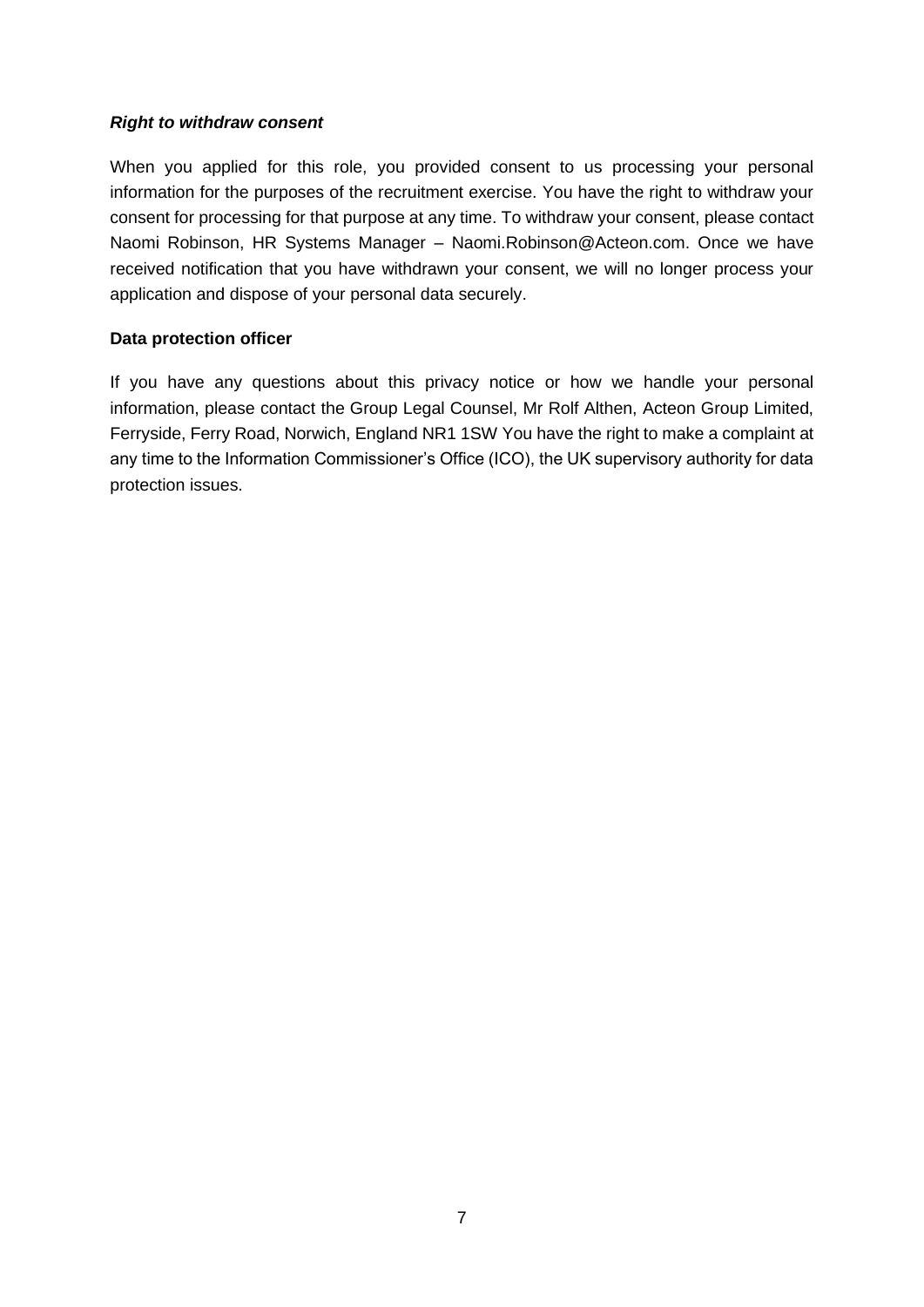# <span id="page-7-0"></span>Personvern for kandidaten i forbindelse med en rekrutterings prosess

#### **Hva er hensikten med dette dokumentet?**

Vi har utarbeidet dette dokumentet slik at du som kandidat skal få forståelse for hvordan vi i Claxton Engineering Service AS & Intermoor AS, planlegger å bruke og oppbevare din personlige informasjon. Hva som skjer med dine personal data ved endt rekrutterings prosess og hvordan den enkelte kandidat selv kan be om at data slettes. Dokumentet beskriver hva vi som "Behandlingsansvarlig" og «Databehandler» er pliktet til å informere om i henhold til Personvernloven.

### **Prinsipper for databeskyttelse;**

Vi er forpliktet til å overholde Personvernloven og dette betyr følgende for deg:

- Data brukes i henhold til loven, rettferdig og på en transparent måte
- Data er innhentet for et spesifikt formål som er tydelig forklart til den enkelte og skal kun brukes til dette formålet
- Sørge for å inneha nøyaktige og oppdaterte data
- Oppbevares kun så lenge som nødvendig
- Oppbevares sikkert til enhver tid

### **Hvilken informasjon har vi om deg;**

I forbindelse med jobbsøknaden din kan vi samle inn, lagre og ta i bruk følgende personlig informasjon om deg;

- Informasjon du har oppført i din CV og søknadsbrev, inkludert men ikke begrenset til navn, tittel adresse, telefon nummer, fødselsdato, kjønn, ansettelseshistorie, kvalifikasjoner
- Data i form av bilder som fotografier, inkludert pass og førerkort
- All informasjon formidlet under et intervju; detaljer om utdanning, kvalifikasjoner, ferdigheter, erfaring og ansettelseshistorie samt referanser oppgitt i løpet av rekrutteringsprosessen
- Evalueringsresultater dersom dette er relevant
- Dine preferanser når det kommer til beliggenhet, arbeidstid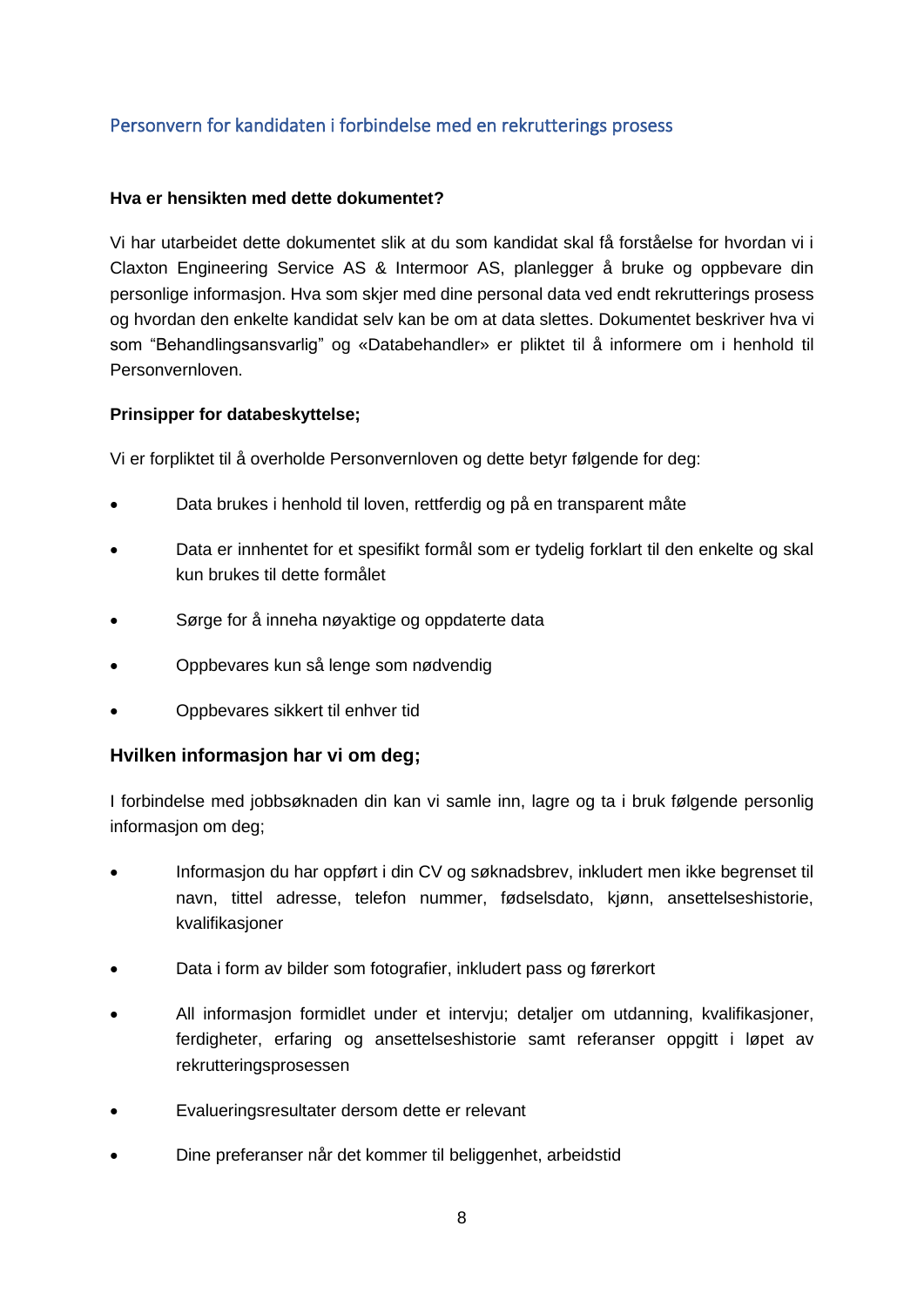- Informasjon om ditt nåværende lønnsnivå samt betingelser knyttet til arbeidsforholdet
- Din nasjonalitet samt gyldig oppholds og arbeidstillatelse

### **Hvordan blir din personlige informasjon samlet inn?**

Vi kan samle inn informasjon på ulike måter, for eksempel via søknadsskjemaer, din CV, hentet fra passet ditt eller andre dokumenter som inneholder personlig informasjon eller fra et intervju.

Vi kan også innhente personopplysninger fra en tredjepart, for eksempel fra bemanningsbyrå, tidligere arbeidsgiver, en ekstern organisasjon

Data vil bli lagret på en rekke forskjellige

## **Hvordan vil vi bruke informasjonen om deg**

Vi vil bruke den personlige informasjonen vi samler inn om deg slik;

- Vurdere dine kvalifikasjoner, ferdigheter opp mot rollen du er tiltenkt
- Gjennomføre referansesjekk etter behov
- Kommunisere med deg i løpet av rekrutteringsprosessen
- Følge lovverket
- Informere deg om ledige stillinger innad i konsernet som kan være av interesse for deg

Vi har behov for å behandle dine person opplysninger dersom det inngås en arbeidsavtale med deg

### **Hvis du ikke klarer å oppgi personlig informasjon**

Du er ikke juridisk eller kontraktsmessig forpliktet til å oppgi personlig informasjon i forbindelse med en rekruttering. Men dersom du ikke oppgir informasjon ved etterspørsel som er nødvendig for å kunne vurdere din søknad som for eksempel kredittsjekk eller referanser, kan vi ikke behandle søknaden videre.

### **Hvordan bruker vi sensitiv personlig informasjon**

I utgangspunktet er det forbudt å behandle visse kategorier av personopplysninger, ofte kalt sensitive personopplysninger. Dette er opplysninger som krever ekstra vern slik som opplysninger om rasemessig eller etnisk opprinnelse, religion, helseopplysninger, seksuell orientering, opplysninger om straffedommer/ lovovertredelser med mer.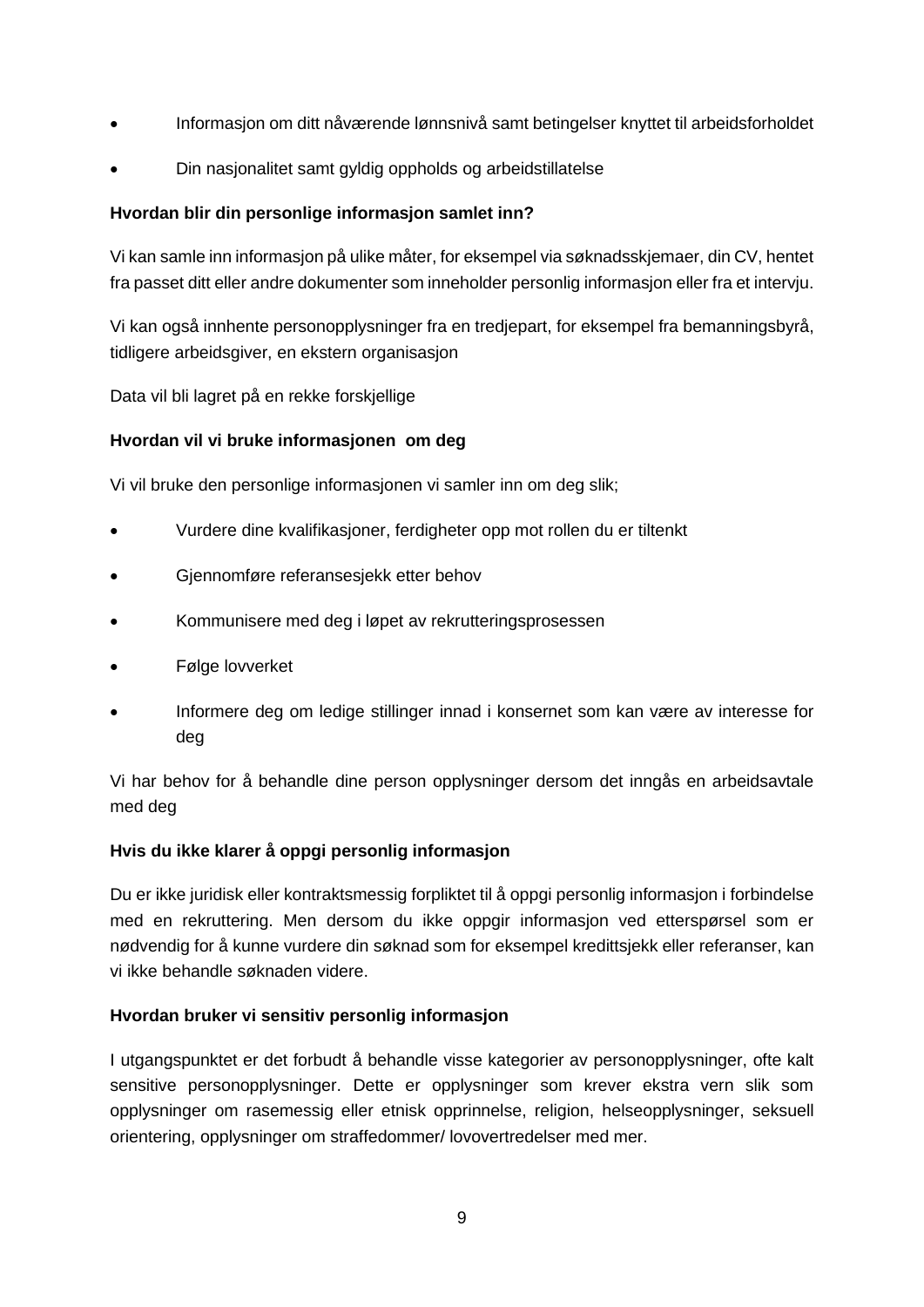Det finnes imidlertid mange unntak fra forbudet. Lovens system er at det må foreligge et særskilt grunnlag for å behandle sensitiv personlig informasjon.

## **Dele personal data**

#### **Hvorfor kan du dele mine personal data med en tredje part;**

Dine personal data vil bli delt internt for den spesifikke stillingen du har søkt på. Det vil si, til HR avdelingen og andre som er involvert i rekrutteringsprosessen. Dersom tilgang til dine personal data er nødvendig for andre roller innad i bedriften som relevante ledere eller IT avdelingen, gis de også tilgang til dine personal data.

Vi deler dine personal data med tredje part som leverer IT tjenester til oss i forbindelse med driften av applikasjonssystemer. Alle våre tredjeparts leverandører og andre enheter i gruppen er pålagt å ta nødvendige sikkerhetstiltak for å beskytte dine personal data i henhold til våre retningslinjer. Vi tillater ikke våre tredjeparts leverandører å bruke dine personal data til eget formål. Vi tillater dem kun å behandle dine personal data til formål spesifisert av oss og i samsvar med instruksjonene våre.

### **Data sikkerhet**

Vi har iverksatt sikkerhetstiltak som skal forhindre at dine personal data ved et uhell blir slettet, endret på, tas i bruk eller gis tilgang til uten at dette er autorisert av behandlings ansvarlig. I tillegg begrenser vi tilgang til dine personal data til ansatte, kontraktører og andre tredjeparter som er i en forretnings relasjon til oss. De vil kun behandle dine personal data etter våre instruksjoner og de er underlagt taushetsplikt. Vi har prosedyrer for hvordan vi håndterer ethvert forsøk på brudd på data sikkerheten og vi vil ta dette videre i situasjoner hvor vi er lovpålagt å varsle.

### **Overføring av personopplysninger innenfor og utenfor EØS området**

Acteon Group har en avtale som omhandler sikker håndtering og overføring av personopplysninger innenfor og utenfor EØS, inkludert UK.

### **Oppbevaring av data**

#### **Hvor lenge vil du oppbevare mine personal data;**

Vi beholder dine personal data 6 måneder etter at vi mottar søknaden din. Vi beholder dine personal data i denne perioden i tilfelle vi får et juridisk krav, da kan vi vise til at vi ikke har diskriminert kandidater og at vi har utført rekrutteringen på en rettferdig og transparent måte. Etter 6 måneder perioden, dersom du ikke er uenig i dette, sletter vi dine personal data.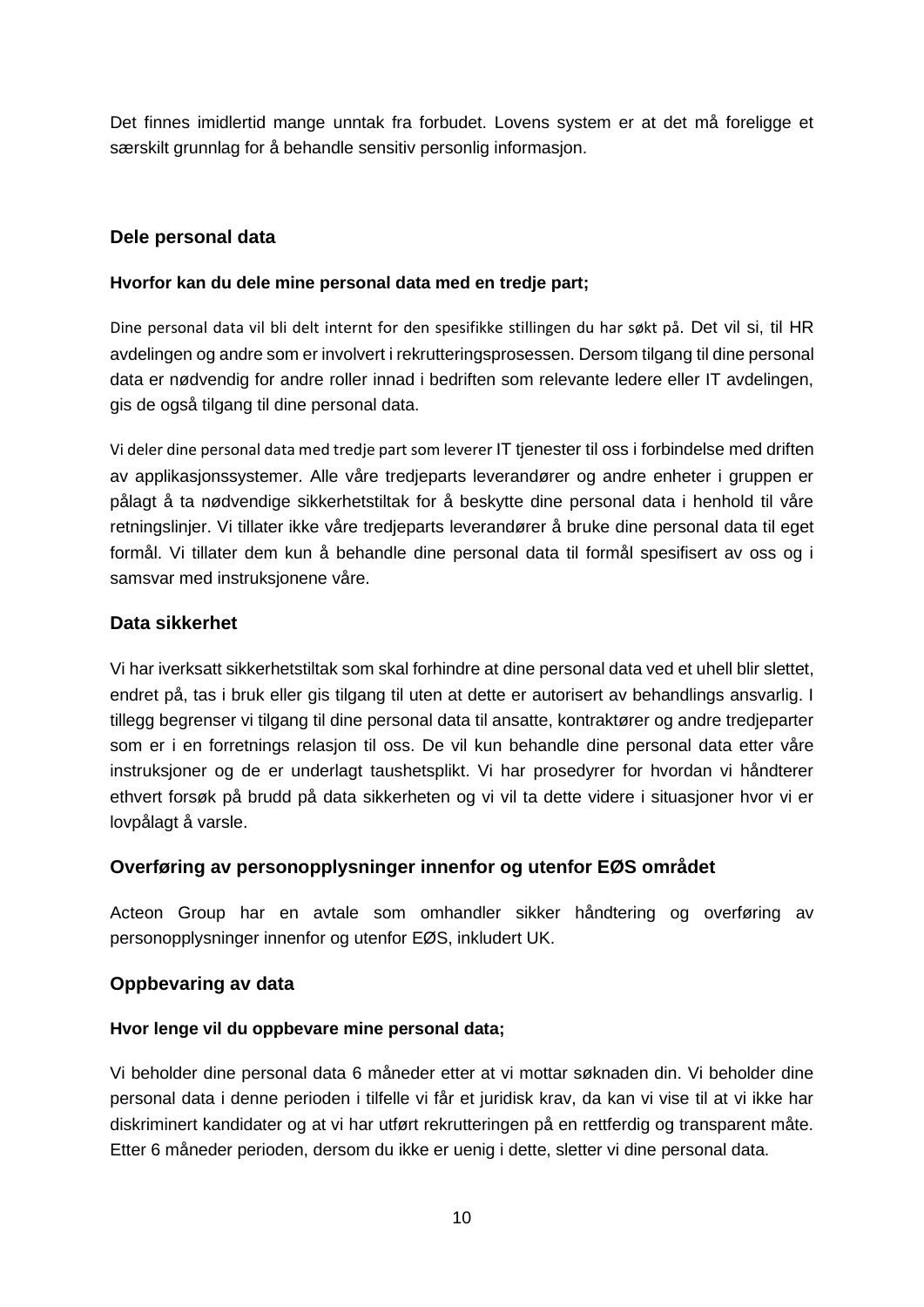Dersom vi ønsker å beholde dine personal data på grunnlag av at et behov kan oppstå i fremtiden og vi vil vurdere ditt kandidatur igjen, vil vi kontakte deg skriftlig hvor vi ber om ditt samtykke til å beholde dine personal data en lengre periode.

## **Rettigheter til tilgang, endring, sletting og begrensning**

### **Dine rettigheter i forbindelse med personal data;**

Under visse **omstendigheter** har du I henhold til Personvern loven rett til:

- **Be om tilgang** til dine personal data. Ved å få tilgang til dine personal data kan du be om å motta en kopi over personal data vi har om deg og du kan da sjekke at vi behandler de rett.
- **Be om at vi korrigerer** dine personal data slik at vi har fullstendig og nøyaktig informasjon om deg.
- **Be om sletting** av dine personal data. Dersom det ikke er noen god grunn for at vi beholder eller fortsetter å behandle din personlige informasjon.
- **Be om begrensning i behandlingen** av din personlige informasjon. Dette vil si at du dersom du mener at opplysninger er feilaktig lagret, kan behandlingen av opplysningene begrenses i en periode mens den behandlingsansvarlige kontrollerer opplysningene.
- **Be om overføring** av dine personal data til annen part. Dersom du ønsker å se gjennom, bekrefte, korrigere eller be om sletting av personlig informasjon eller komme med innvendinger mot behandlingen av personopplysninger eller be om at vi overfører;

#### *Rett til å trekke tilbake samtykke*

Da du søkte på stillingen hos oss, samtykket du til at vi kunne innhente din personlige opplysninger til bruk rekrutteringsprosessen. Du har rett til å trekke tilbake ditt samtykke når som helst i denne prosessen. For å trekke ditt samtykke vennligst kontakt HR Business Partner in Intermoor AS. Så snart vi har mottatt informasjon om at du har trukket samtykket ditt, vil vi ikke lenger behandle din søknad og de aktuelle personopplysningene slettes.

### **Personvernombud**

Dersom du har spørsmål angående personvernerklæringen eller hvordan vi håndterer din personlige informasjon, vennligst kontakt vår juridisk rådgiver, Mr.Rolf Althen Acteon Group Limited, Ferry Road, Norwich, England NR1 1SW. Du har rett til å klage når som helst til Commissioner Office, Storbritannias tilsynsmyndighet for spørsmål angående datasikkerhet.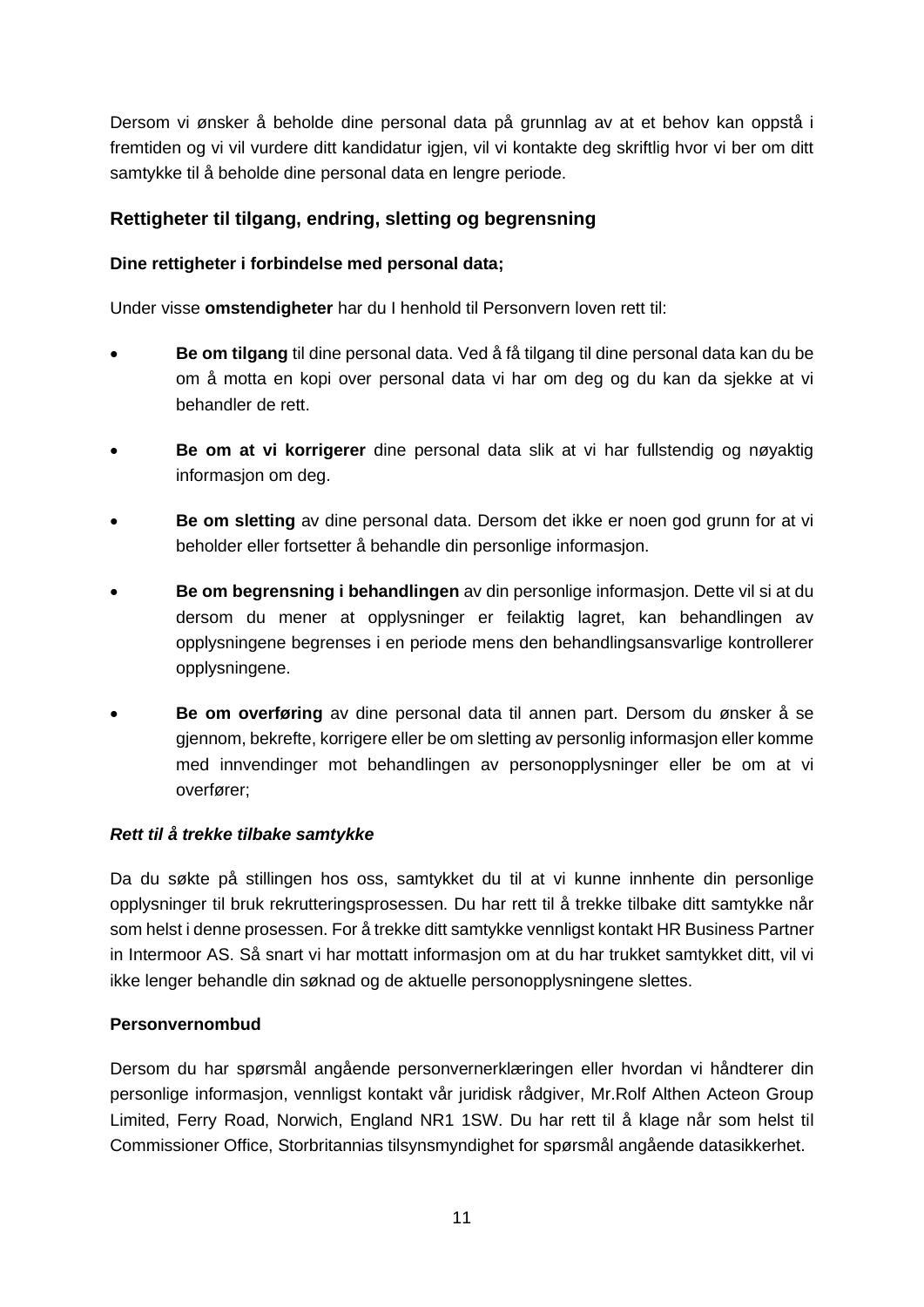## <span id="page-11-0"></span>DSGVO Datenschutzerklärung für Bewerber

#### **Was ist der Zweck dieses Dokumentes?**

Dieses Dokument dient der Erklärung, warum und wie wir (Acteon Group Ltd) beabsichtigen, die Daten, die Sie uns als Bewerber zur Verfügung stellen, zu verwenden und zu speichern. Wir erläutern hier ebefalls, wie lange wir Ihre Daten aufbewahren und was am Ende des Zeitraums passiert, und wie Sie die Löschung beantragen können. In diesem Dokument sind alle Einzelheiten aufgeführt, die wir Ihnen als "Datenverantwortlicher" gemäß den Bestimmungen der DSGVO zur Verfügung stellen müssen.

#### **Datenschutzgrundsätze**

Wir werden die Datenschutzgesetze und -grundsätze einhalten, sodass Ihre Daten:

- rechtmäßig, fair und transparent verarbeitet werden.
- Nur für gerechtfertigte Zwecke gesammelt, die wir Ihnen klar erläutert haben und nicht in einer Weise verwendet werden, die mit diesen Zwecken unvereinbar ist.
- Relevant für die Zwecke sind, über die wir Sie informiert haben, und sich nur auf diese Zwecke beziehen.
- Fehlerfrei und auf dem neuesten Stand sind.
- Nur so lange wie nötig für die Zwecke und über die wir Sie informiert haben, gespeichert werden.
- Sicher aufbewahrt werden.

#### **Die Art von Informationen, die wir über Sie speichern**

In Verbindung mit Ihrer Bewerbung für eine Zusammenarbeit mit uns, dürfen wir die folgenden Kategorien der personenbezogenen Daten über Sie erfassen, speichern und verwenden:

- Die Informationen, die Sie uns in Ihrem Lebenslauf und Anschreiben mitgeteilt haben.
- Die Informationen, die Sie in Ihrem Lebenslauf angegeben haben, umfassen, ohne darauf beschränkt zu sein, Name, Titel, Adresse, Telefonnummer, persönliche E-Mail-Adresse, Geburtsdatum, Geschlecht, Beschäftigungsverlauf und Qualifikationen.
- Biometrische Daten wie Fotos, einschließlich solcher in Pässen und Führerscheinen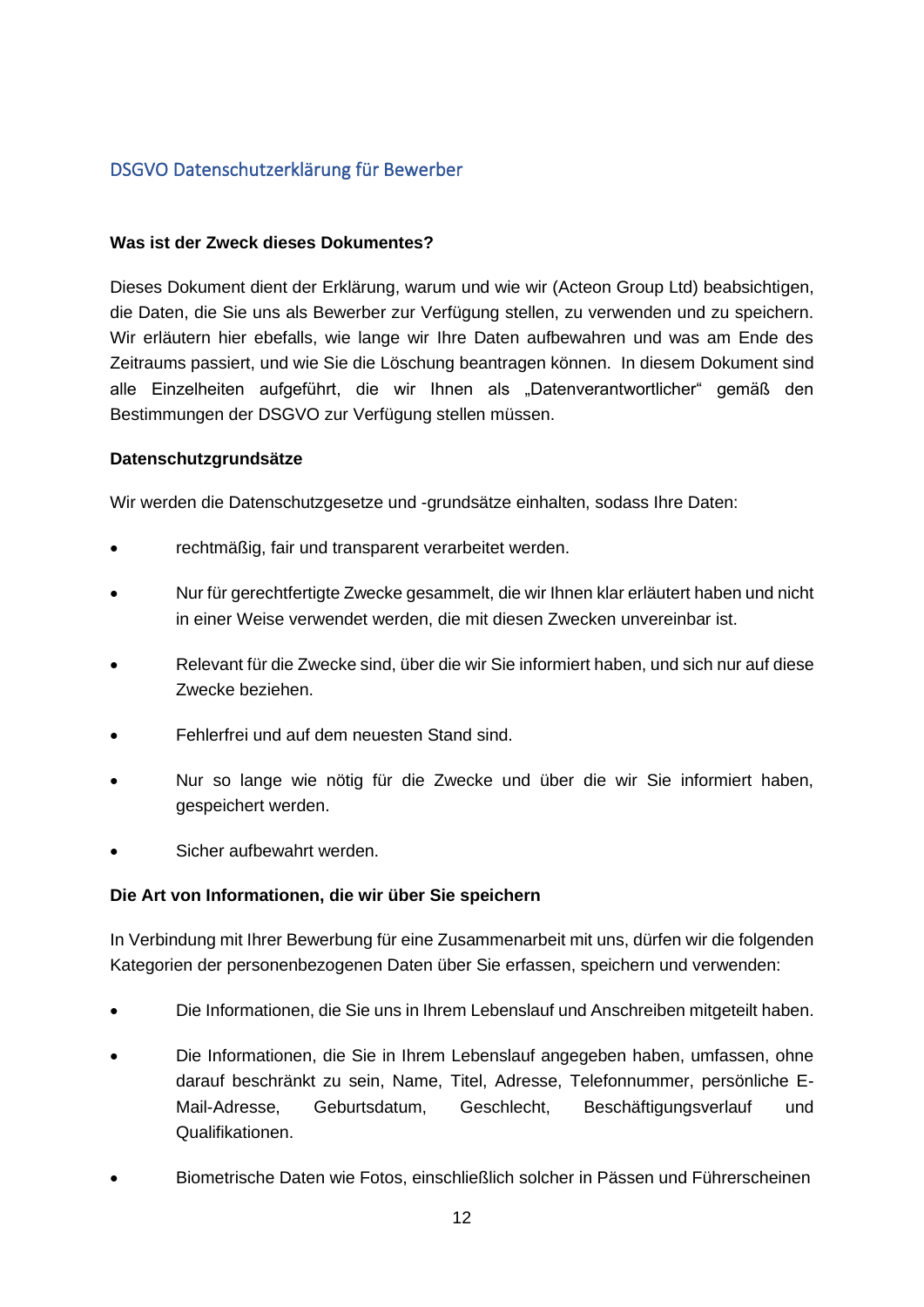- Sämtliche Informationen, die Sie uns während des Bewerbungsgesprächs zur Verfügung stellen.
- Angaben zu Ihrer Ausbildung, Ihren Qualifikationen, Fähigkeiten, Ihrer Erfahrung und Ihrer Beschäftigungsgeschichte, einschließlich Start- und Enddaten, zu früheren Arbeitgebern sowie zu allen Referenzen, die während des Einstellungsprozesses aufgenommen wurden;
- Prüfungsergebnisse, falls zutreffend;
- Ihre Präferenzen für Arbeitsort, Art der Tätigkeit und Arbeitszeit bei uns;
- Angaben zu Ihrem aktuellen Lohnniveau, einschließlich des Anspruchs auf Leistungen im Zusammenhang mit Ihrer Beschäftigung;
- Ihre Staatsangehörigkeit und Ihr Anspruch auf Arbeit in Großbritannien;

Wir dürfen auch die folgenden Kategorien von sensiblen persönlichen Informationen sammeln, speichern und verwenden:

- Informationen über Ihre ethnische Zugehörigkeit, religiöse Überzeugungen, sexuelle Orientierung und politische Meinungen.
- Informationen zu Ihrer Gesundheit, einschließlich etwaiger gesundheitlicher Beschwerden, Gesundheits- und Krankenakten.
- Informationen über strafrechtliche Verurteilungen und Straftaten.

### **Wie werden Ihre persönlichen Daten erfasst?**

Wir dürfen diese Informationen auf verschiedene Arten erfassen, zum Beispiel dürfen Daten aus Bewerbungsformularen oder Lebensläufen erhoben werden, aus Ihrem Reisepass oder anderen Ausweisdokumenten stammen, oder Daten über Bewerbungsgespräche oder andere Formen der Beurteilung erfasst werden.

Wir dürfen auch personenbezogene Daten über Sie von Dritten erheben, z. B. von Ihrem Personalvermittlungsbüro, ehemaligen Arbeitgebern, einer Berufsvereinigung, externen Organisationen, die das Recht auf Arbeitskontrollen durchführen, sowie vom Disclosure and Barring Service (britische Offenlegungs- und Sperrdienststelle, sofern zutreffend und / oder für bestimmte Unternehmen erforderlich), das Innenministerium und gegebenenfalls externe Stellen, die Bewertungen der Antragsteller vornehmen.

Die Daten werden an verschiedenen Orten gespeichert, unter anderem in Ihren Bewerbungsunterlagen, in unseren Personalverwaltungssystemen und in anderen EDV-Systemen.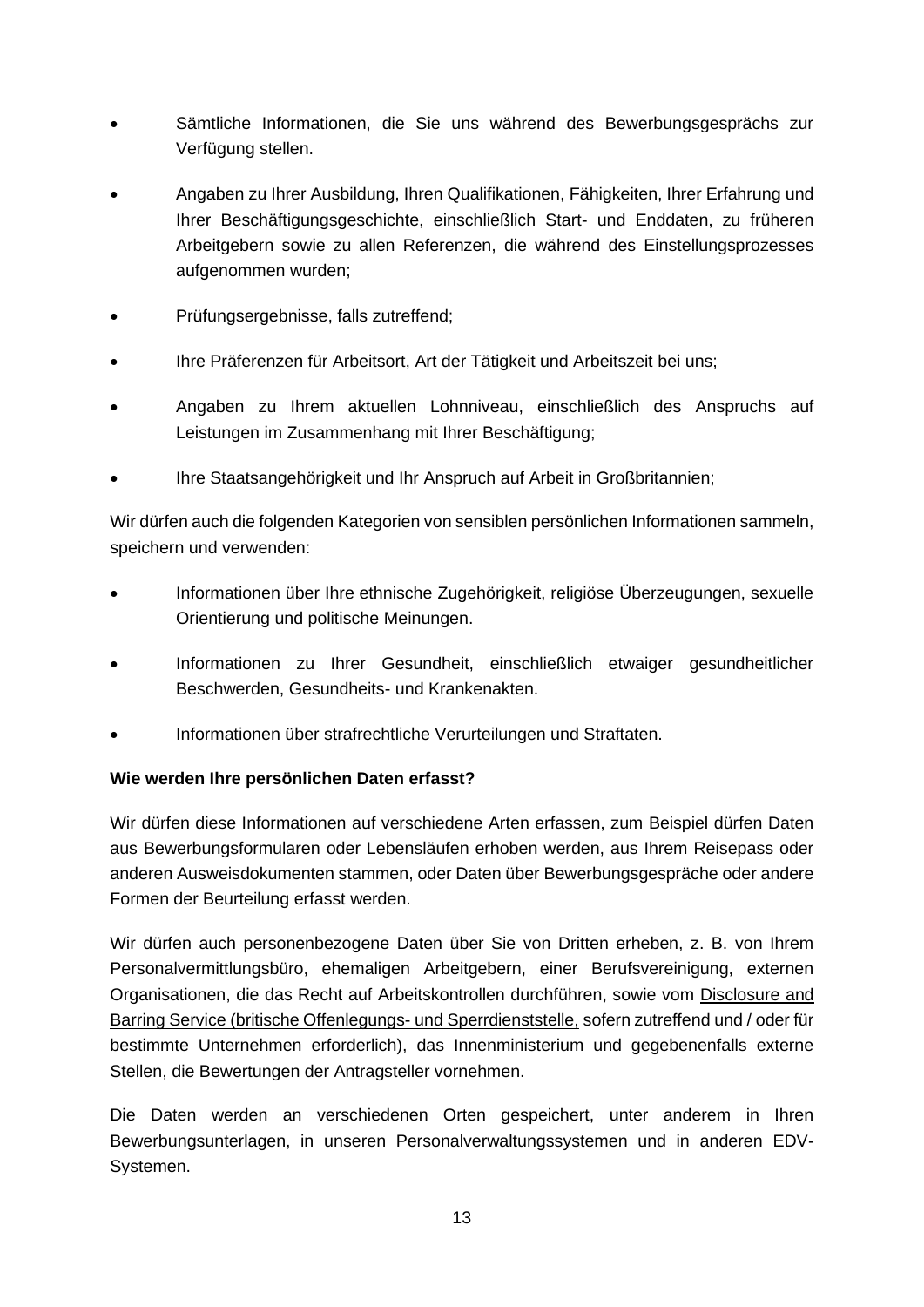#### **Wie wir die Informationen über Sie verwenden**

Wir verwenden die von uns erfassten persönlichen Daten, um:

- Ihre Fähigkeiten, Qualifikationen und Eignung für die beworbene Arbeit oder Position zu bewerten.
- Ggf. Hintergrund-, medizinische und Referenzprüfungen durchführen.
- Mit Ihnen über den Bewerbungsprozess zu kommunizieren.
- Aufzeichnungen über unsere Einstellungsprozesse zu führen.
- Die gesetzlichen oder behördlichen Anforderungen einzuhalten.
- Sie über freie Stellen in anderen Acteon Unternehmen zu informieren, die für Sie interessant sein könnten.

Wir müssen Ihre personenbezogenen Daten auch verarbeiten, um zu entscheiden, ob wir einen Arbeitsvertrag oder einen Dienstleistungsvertrag mit Ihnen abschließen.

### **Wenn Sie keine persönlichen Informationen zur Verfügung stellen**

Sie sind weder gesetzlich noch vertraglich dazu verpflichtet, der Organisation während des Einstellungsprozesses Daten zur Verfügung zu stellen. Wenn Sie jedoch auf Anforderung keine Informationen zur Verfügung stellen, die für die Prüfung Ihrer Bewerbung erforderlich sind (z. B. Qualifikationsnachweise oder Arbeitserfahrungen), sind wir möglicherweise nicht in der Lage, Ihre Bewerbung erfolgreich oder überhaupt zu bearbeiten. Wenn wir beispielsweise eine Bonitätsprüfung oder Referenzen für diese Rolle benötigen und Sie uns keine relevanten Angaben zur Verfügung stellen, können wir Ihre Bewerbung nicht weiterbearbeiten.

#### **Wie wir besonders sensible personenbezogene Daten verwenden**

Wir werden Ihre besonders sensiblen persönlichen Daten wie folgt verwenden:

- Wir verwenden Informationen zu Ihrem Behinderungsstatus, um zu prüfen, ob wir während des Einstellungsprozesses angemessene Anpassungen vornehmen müssen, z. B. ob Anpassungen während eines Tests oder eines Bewerbungsgesprächs vorgenommen werden müssen.
- Wir verwenden Informationen zu Ihrer nationalen oder ethnischen Herkunft, zu religiösen, philosophischen oder moralischen Überzeugungen oder zu Ihrem Sexualleben oder Ihrer sexuellen Orientierung, um eine aussagekräftige Überwachung und Berichterstattung zu ermöglichen, damit wir sicherstellen können, dass wir wirklich die gleichen Chancen für alle bieten.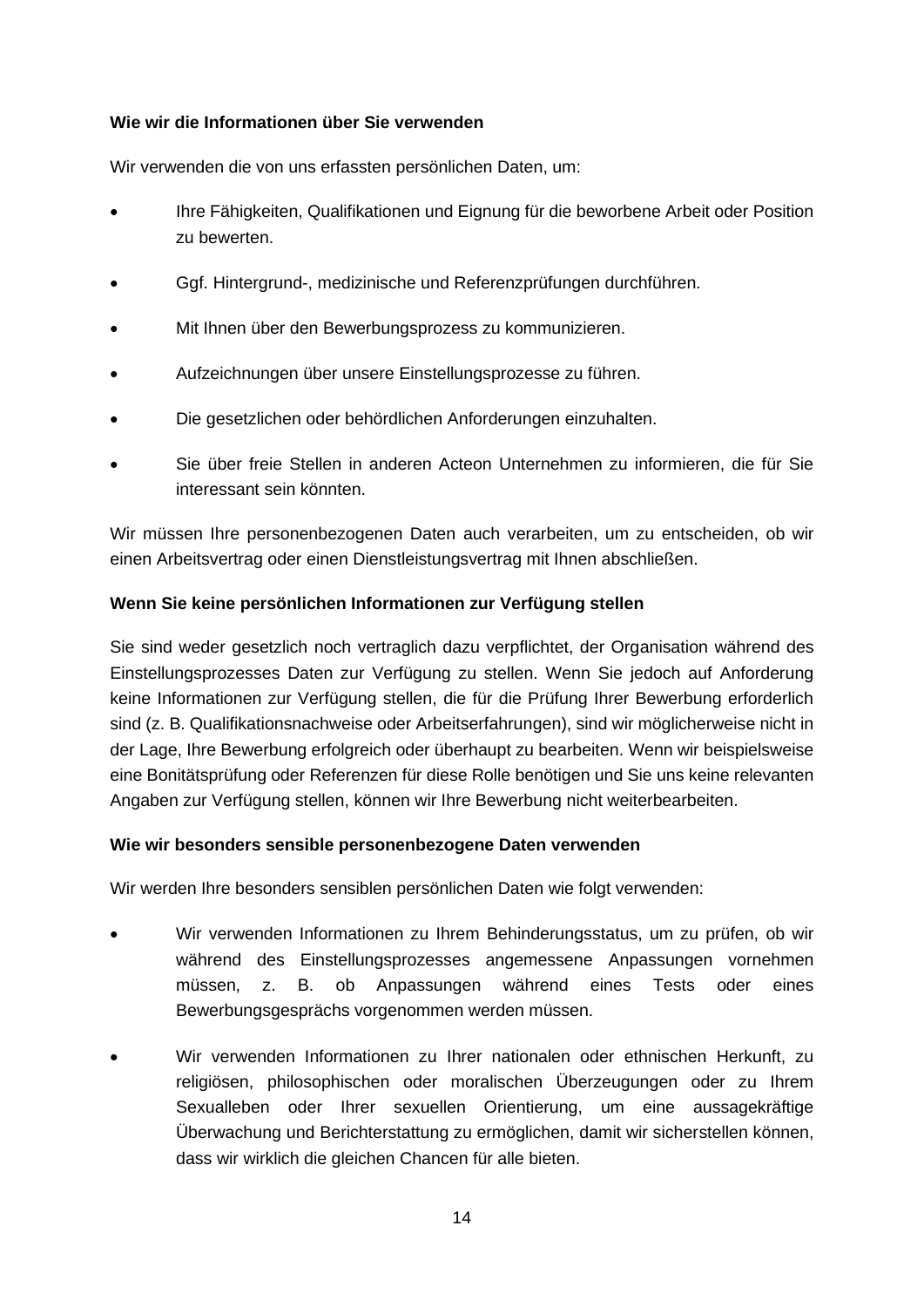#### **Informationen über strafrechtliche Verurteilungen**

Wir dürfen Informationen über strafrechtliche Verurteilungen speichern. In der Regel ist eine solche Verarbeitung erforderlich, um unsere Verpflichtungen zu erfüllen, beispielsweise um sicherzustellen, dass wir ggf. die Sicherung von Aufzeichnungen und Anforderungen einhalten.

Wir werden nur dann Informationen erfassen, wenn dies aufgrund der Art der Aufgabe angemessen ist und wir dazu rechtlich in der Lage sind. Gegebenenfalls erfassen wir die Informationen im Rahmen des Einstellungsprozesses. Wir werden gegebenenfalls Informationen über strafrechtliche Verurteilungen und Straftaten verwenden, um Ihre Bewerbung im Zusammenhang mit der uns bekannt gegebenen Informationen zu prüfen und zu prüfen.

Wir verwenden Ihre personenbezogenen Daten auf diese Weise, um unseren Verpflichtungen zur Wahrung und Förderung der berechtigten Interessen unseres Geschäfts nachzukommen. Wir verfügen über ein angemessenes Grundsatzpapier und Sicherheitsvorkehrungen, die wir bei der Verarbeitung dieser Daten gesetzlich einhalten müssen.

#### **Datenweitergabe**

#### **Warum könnten Sie meine persönlichen Daten an Dritte weitergeben?**

Ihre Informationen werden intern für die von Ihnen beworbene Stelle weitergegeben, damit wir Sie für geeignete Stellen innerhalb der Acteon-Gruppe in Betracht ziehen können. Dazu gehören die Mitglieder des HR- und des Einstellungsteams, am Einstellungsprozess beteiligte Gesprächsführer, qualifizierte Manager im Geschäftsbereich und in der EDV, wenn der Zugriff für die Ausführung ihrer Aufgaben erforderlich ist. Gegebenenfalls geben wir auch Informationen zu Ihrer Bewerbung an Ihre Personalagentur weiter.

Wir geben Ihre Daten an Dritte weiter, die uns im Zusammenhang mit dem Betrieb des Anwendungssystems vertraglich EDV-Hosting-Dienstleistungen anbieten. Alle unsere Drittanbieter und andere Unternehmen der Gruppe sind verpflichtet, angemessene Sicherheitsmaßnahmen zu ergreifen, um Ihre persönlichen Daten in Übereinstimmung mit unseren Richtlinien zu schützen. Wir gestatten unseren Drittanbietern nicht, Ihre personenbezogenen Daten für eigene Zwecke zu nutzen. Wir gestatten ihnen ausschließlich, Ihre personenbezogenen Daten zu bestimmten Zwecken und in Übereinstimmung mit unseren Anweisungen zu verarbeiten.

#### **Datensicherheit**

Wir haben angemessene Sicherheitsvorkehrungen getroffen, um zu verhindern, dass Ihre personenbezogenen Informationen versehentlich verloren gehen, verwendet werden oder auf unberechtigte Weise abgerufen, verändert oder weitergegeben werden. Darüber hinaus beschränken wir den Zugriff auf Ihre personenbezogenen Daten auf Mitarbeiter, Vertreter,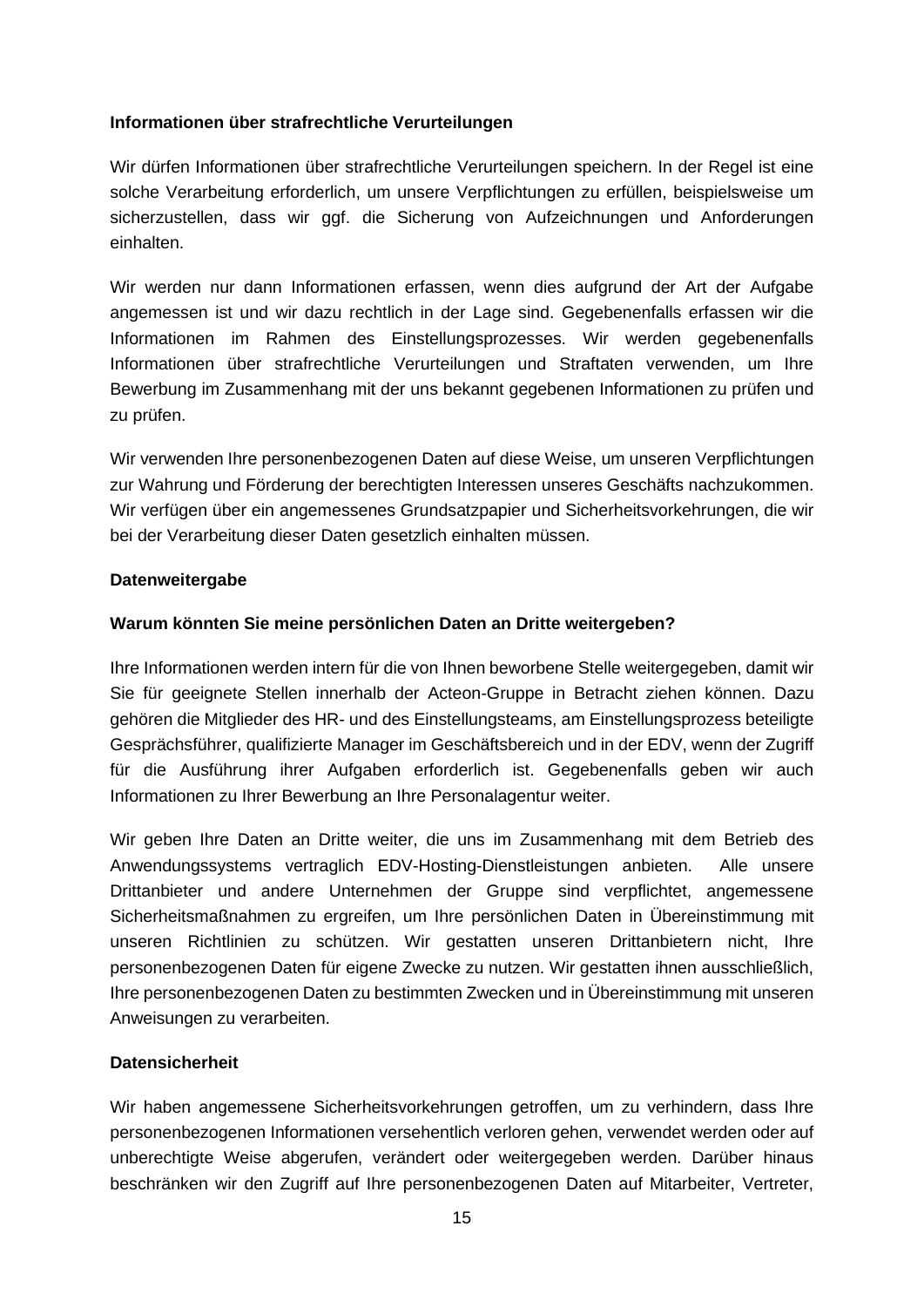Auftragnehmer und auf andere Dritte, die diese wegen geschäftlicher Bedürfnisse kennen müssen. Diese werden Ihre personenbezogenen Daten nur auf unsere Weisung hin verarbeiten und unterliegen der Geheimhaltungspflicht.

Wir haben Verfahren eingerichtet, um mutmaßliche Verstöße gegen die Datensicherheit zu behandeln, und werden Sie und alle zuständigen Aufsichtsbehörden über mutmaßliche Verstöße informieren, sofern wir gesetzlich dazu verpflichtet sind.

### **Datenübermittlung außerhalb des EWR**

Die Acteon Group unterhält eine konzerninterne Vereinbarung zur gemeinsamen Nutzung von Daten, die angemessene Sicherheitsmaßnahmen für die Übermittlung von im EWR gespeicherten Mitarbeiterdaten an Konzernunternehmen außerhalb des EWR-Gebiets, einschließlich des Vereinigten Königreichs, vorsieht.

#### **Datenaufbewahrung**

### **Wie lange werden Sie meine Informationen nutzen?**

Wir speichern Ihre persönlichen Daten für einen Zeitraum von sechs Monaten ab Eingang Ihrer Bewerbung. Wir bewahren Ihre personenbezogenen Daten für diesen Zeitraum auf, damit wir im Falle eines Rechtsanspruchs nachweisen können, dass wir Bewerber nicht aus unerlaubten Gründen diskriminiert haben und dass wir die Personaleinstellung auf faire sowie transparente Weise durchgeführt haben. Nach diesem Zeitraum werden wir Ihre persönlichen Daten sicher vernichten, sofern Sie nicht ausdrücklich etwas anderes vereinbaren.

Sofern wir Ihre personenbezogenen Daten in einer Datei aufbewahren, auf der Grundlage, dass sich in Zukunft eine weitere Gelegenheit ergibt und wir Sie diesbezüglich möglicherweise berücksichtigen möchten, dann werden wir Sie separat schriftlich um Ihre ausdrückliche Zustimmung darum bitten, Ihre personenbezogenen Daten für einen bestimmten Zweck sowie einer festen Frist aufzubewahren.

### **Zugangs-, Berichtigungs-, Löschungs- und Beschränkungsrechte**

#### **Ihre Rechte im Zusammenhang mit personenbezogenen Daten**

Unter bestimmten Umständen haben Sie folgende Rechte:

• **Zugriff** auf Ihre personenbezogenen Daten **anfordern** (allgemein bekannt als "Zugriffsanfrage der personenbezogenen Daten"). Dies ermöglicht es Ihnen, eine Kopie der über Sie gespeicherten personenbezogenen Daten zu erhalten und zu überprüfen, ob wir diese rechtmäßig verarbeiten.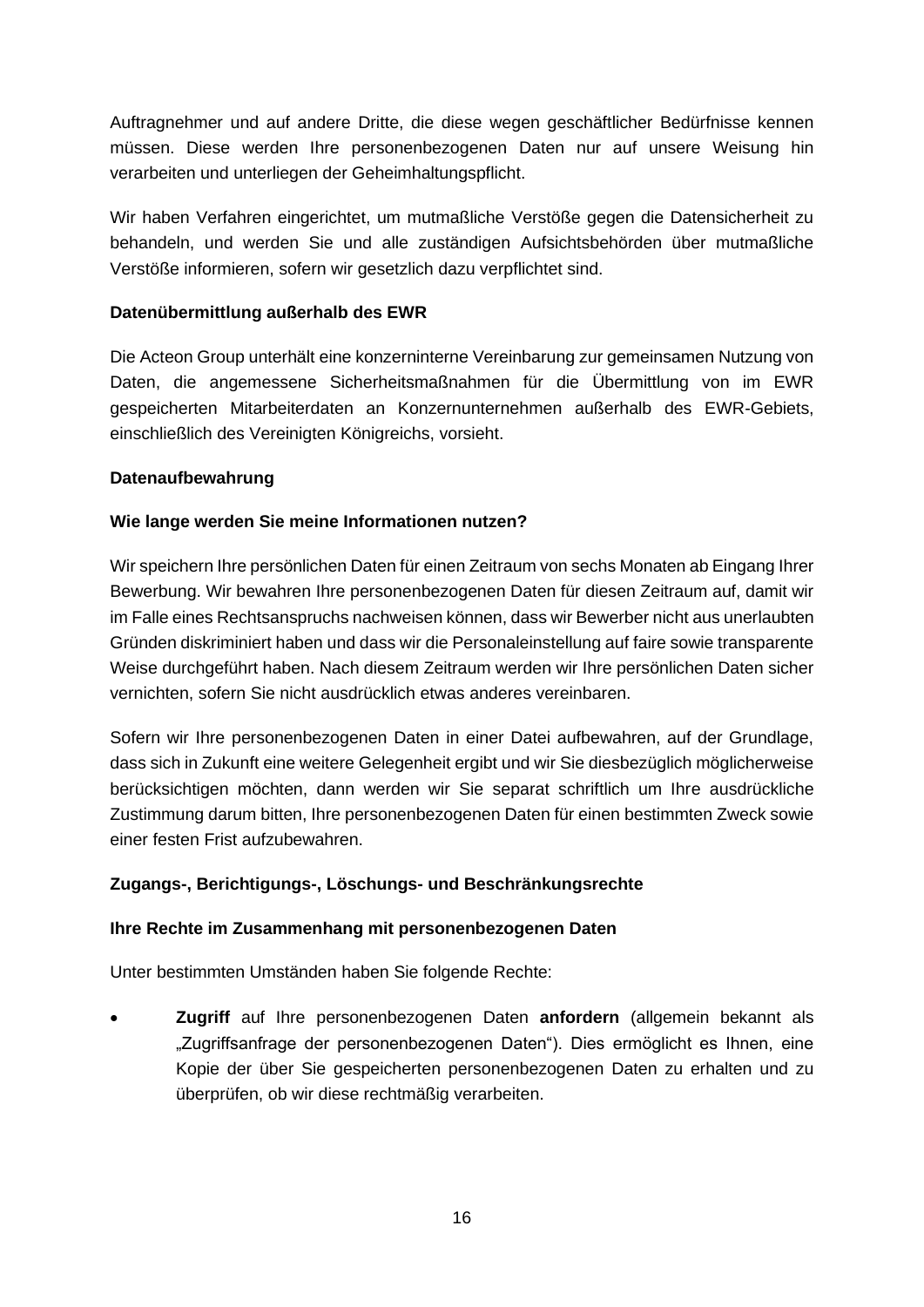- **Korrektur** der persönlichen Daten **anfordern**, die wir über Sie gespeichert haben. Damit können Sie unvollständige oder ungenaue Informationen, die wir über Sie speichern, korrigieren lassen.
- **Löschung** Ihrer persönlichen Daten **verlangen**. Dies ermöglicht es Ihnen, uns dazu aufzufordern, die personenbezogenen Daten endgültig zu löschen oder zu entfernen, wenn es keinen triftigen Grund mehr dafür gibt, dass wir sie weiter verarbeiten. Sie haben zudem das Recht, die Löschung oder Entfernung Ihrer personenbezogenen Daten zu verlangen, in den Fällen, in denen Sie von Ihrem Widerspruchsrecht Gebrauch gemacht haben (siehe unten).
- **Widerspruch gegen die Verarbeitung** Ihrer personenbezogenen Daten, sofern wir uns auf ein berechtigtes Interesse (oder auf Interessen von Dritten) berufen und es des Weiteren speziellen Umstände gibt, aufgrund derer Sie der Datenverarbeitung auf dieser Grundlage widersprechen möchten. Sie haben auch das Recht dann zu widersprechen, wenn wir Ihre personenbezogenen Daten für Direktmarketingzwecke verarbeiten.
- **Aufforderung zur Einschränkung der Verarbeitung** Ihrer persönlichen Daten. Dies ermöglicht es Ihnen, uns dazu aufzufordern, die Verarbeitung Ihrer personenbezogenen Daten auszusetzen, z.B. wenn Sie wünschen, dass wir deren Richtigkeit feststellen oder den Grund für die weitere Verarbeitung nennen sollen.
- **Forderung der Übertragung** Ihrer persönlichen Daten an eine andere Partei.

Wenn Sie Ihre persönlichen Daten einsehen, überprüfen, korrigieren oder löschen lassen möchten, der Verarbeitung Ihrer persönlichen Daten widersprechen oder wollen, dass wir eine Kopie Ihrer persönlichen Daten an Dritte weitergeben, wenden Sie sich bitte schriftlich an die Personalabteilung.

### *Das Recht, Ihre Zustimmung zu widerrufen*

Als Sie sich für diese Rolle beworben haben, haben Sie uns Ihre Einwilligung zur Verarbeitung Ihrer personenbezogenen Daten für die Zwecke der Personalbeschaffung erteilt. Sie haben das Recht, Ihre Einwilligung zur Verarbeitung zu diesem Zweck jederzeit zu widerrufen. Um Ihre Zustimmung zu widerrufen, wenden Sie sich bitte an Naomi Robinson, HR Systems Manager - [Naomi.Robinson@Acteon.com](mailto:Naomi.Robinson@Acteon.com) oder an das lokale HR-Team unter [HR@MENCK.COM](mailto:HR@MENCK.COM) . Sobald wir die Mitteilung erhalten haben, dass Sie Ihre Einwilligung widerrufen haben, werden wir Ihren Antrag nicht mehr bearbeiten und Ihre personenbezogenen Daten sicher entsorgen.

### **Datenschutzbeauftragter**